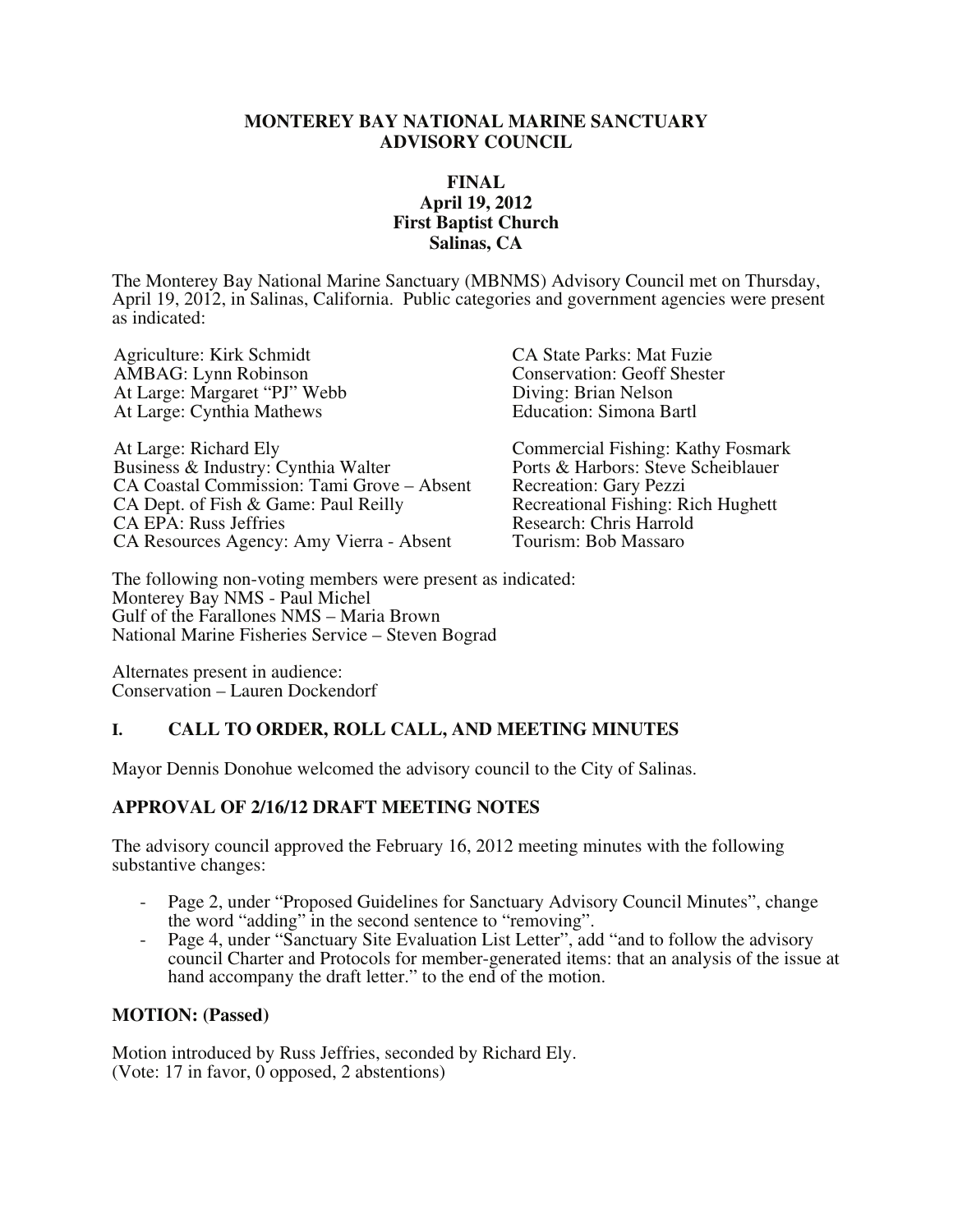# **EXECUTIVE COMMITTEE ELECTIONS**

#### Secretary

Kirk Schmidt nominated Gary Pezzi as secretary. Gary accepted the nomination. There were no other nominations for secretary.

#### **MOTION: (Passed)**

Introduced by Russ Jeffries; seconded by Steve Scheiblauer (Vote: 19 in favor, 0 opposed, 0 abstain)

#### Vice Chair

Steve Scheiblauer nominated Richard Ely as vice chair. Richard declined the nomination.

Cynthia Mathews nominated PJ Webb as vice chair. PJ accepted the nomination.

#### **MOTION: (Passed)**

Introduced by Russ Jeffries; seconded by Kirk Schmidt (Vote: 19 in favor, 0 opposed, 0 abstain)

#### Chair

PJ Webb nominated Kirk Schmidt as chair. Kirk accepted the nomination. There were no other nominations for Chair.

#### **MOTION: (Passed)**

Introduced by Russ Jeffries; seconded by Steve Scheiblauer (Vote: 19 in favor, 0 opposed, 0 abstain)

#### **II. PUBLIC COMMENT FOR ITEMS NOT ON THE AGENDA**

Amanda Wallner, Sierra Club, support examination of extending sanctuary boundaries.

Doug Kasunich, citizen of Monterey County, request sanctuary advisory committee become active concerning urban and agricultural runoff into MBNMS.

Ron Kabat – delivery of request for radio interview.

David Marguilies, citizen, problems with tow surfing.

Scott Jarrett – PWC NOAA abuse

Tom Hafer, MBCFC, talk about sanctuary.

Sarah Hardgrave, City of Pacific Grove, harbor seals.

Eric Endersby, City of Morro Bay, is MBNMS commenting on PG&E's proposed Diablo Canyon offshore seismic testing?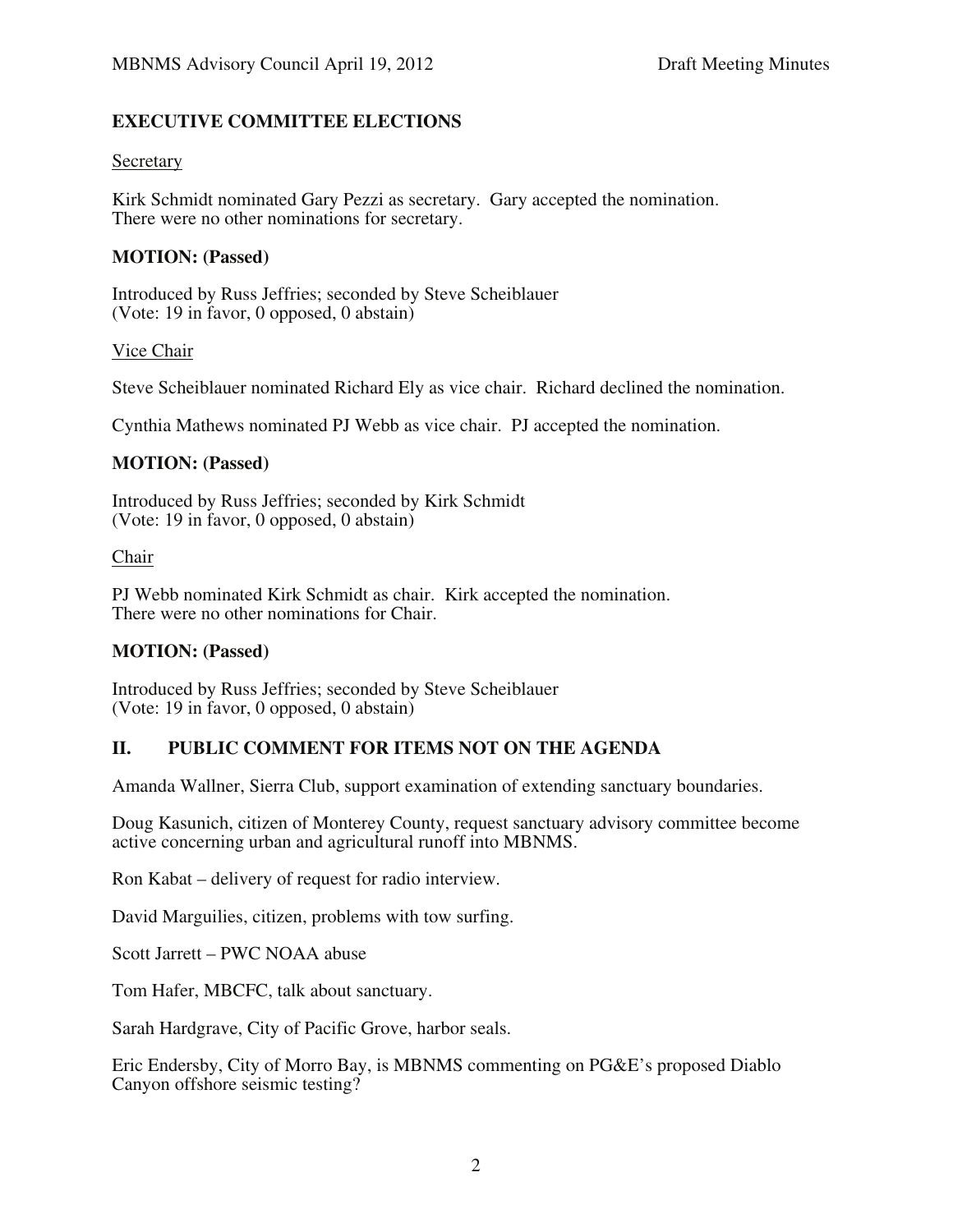### **III. ADVISORY COUNCIL MEMBER ANNOUNCEMENTS/AGNDA TOPICS/COMMENTS**

Cynthia Mathews, Citizen At Large, announced the grand opening of the Sanctuary Exploration Center on July  $23^{rd}$ . She also announced there is still time to get your name on one of the donor benches in front of the Sanctuary Exploration Center.

Russ Jeffries, CA EPA, thanked Chris Harrold for his time chairing the advisory council over the last four years.

Geoff Shester, Conservation, announced that state assembly bill 1776 would designate the Pacific Leatherback sea turtle as the state reptile. There was a story in the LA Times this week showing some of the seafood fraud DNA testing that Oceana did finding over half of what was tested was mislabeled according to state and federal law. There is state senate bill 1486 that would help increase accurate labeling of seafood in the state. The PFMC on June 24<sup>th</sup> in San Mateo will be considering extending current protections on krill to some other similar, unmanaged forage species that are not subject to fisheries at this time. Oceana and MBNMS are finalizing a study about characterizing the hook and line based fishery for halibut in the sanctuary that is a result of some studies they did last summer.

Simona Bartl, Education, announced the Moss Landing Marine Laboratories Open House this weekend from 9 am-5 pm and it is free both days. Suggested topics for the future: water issues in the area, including desalination plants planned for the area at an upcoming meeting.

Paul Michel, MBNMS Superintendent, announced there will be an informational item on the August agenda regarding motorized personal watercraft. He emphasized that this item would be informational and that the rule is not up for review. He stated it was not appropriate for MBNMS to review the rule while there was an active enforcement. We also have a lot of new members who were not around during the seven-year discourse on that issue,

Paul also announced that Eric Schwaab, Assistant Secreatary for NOAA, visited Monterey for a series of meetings. A Tourism breakfast was held in partnership with Ted Balestreri of the Cannery Row Company at the Portola Spa and Hotel. This breakfast has reenergized Paul's thinking of getting the business and tourism entities more involved. There was a resounding theme that there is a need for better connection to the sanctuary.

Also, Paul announced that the Sanctuary Currents Symposium was another success and highlighted the program for everyone. He noted there was only one advisory council member in attendance and that person traveled quite a distance. He encouraged advisory council members to attend this premier event next year.

Lastly, Paul echoed Russ' comments about Chris Harrold and his time as chair.

Chris Harrold, Research, stated it has been very gratifying to chair the advisory council these last four years. He commented that he received an 80-minute video called Ocean Frontiers and wanted to see about showing some of the movie during lunch. Paul Michel mentioned that the MBNMS was planning on showing the film the week before the BLUE Ocean Film Festival for the public. Chris also announced that the Annual SAC Summit was broken into two parts and the first part was a webinar that he attended. The gist of the webinar is that the ONMS office has a "Campaign of Engagement". The "Campaign of Engagement" idea is for ONMS to thrive nationally is that the program needs to be relevant to the issues of the day. Chris made a strong pitch that one of the ways ONMS can engage and be meaningful is to engage with the tourism and business community. Paul Michel also mentioned that it may be nice to have an agenda item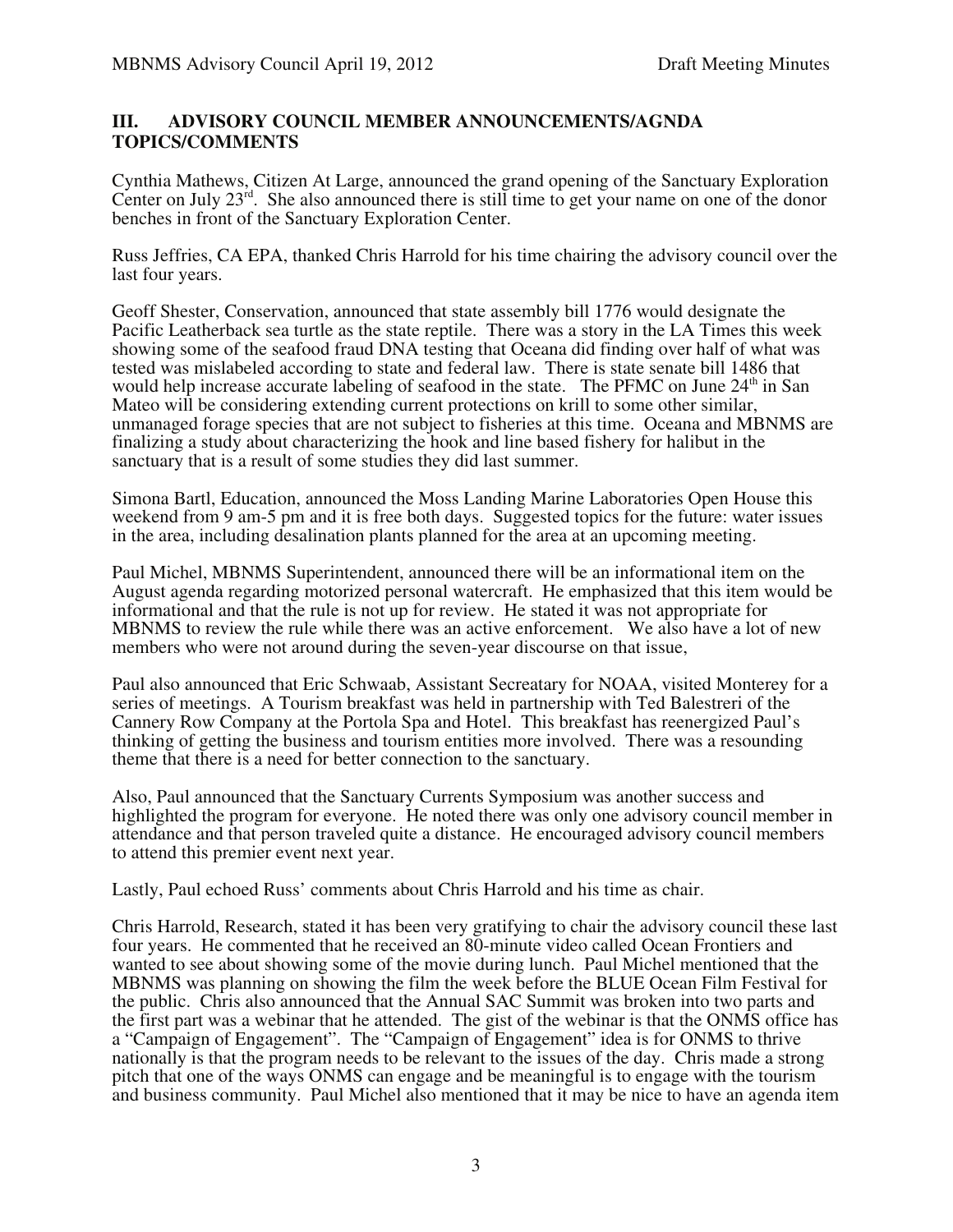on the campaign to go over the elements of the campaign and what other sites are doing related to this.

Paul Reilly, CA Department of Fish and Game, our recreational Chinook salmon season opened a week ago. CDFG interviewed in Moss Landing 135 boats, 405 anglers, caught 544 salmon and released another 200. Department collected 174 heads that had a tag so they were tagged at a hatchery and can determine information about the fish. The fishery is doing really well. If any of you walk along Del Monte beach in the morning we are looking for volunteers to see if there are any grunion spawns.

Kathy Fosmark, Commercial Fishing, commented on the topic of Diablo Canyon seismic testing by PG&E. They are required to renew their permit for the power plant in that area. Fishermen are concerned about this process because the fish might not make it through the process.

Mat Fuzie, CA State Parks, last night was the first public meeting for the Carmel area general plan for state parks. We encourage your input in that process, which will be roughly a two year process culminating in a environmental impact statement and a general plan. Secondly, we continue to march towards a July  $1<sup>st</sup>$  deadline for park closures. Parks in this area up for potential closure are Limekiln State Park, Garrapata State Park, Zmudowski State Beach and Moss Landing State Beach.

PJ Webb, Citizen At Large, the Sanctuary Currents Symposium was fantastic. The house was packed and it was great to see all these students participating. She congratulated the panel that put the event on. The comment period for the impacts statement on the PG&E acoustic seismic studies is today in San Luis Obispo, however written comments deadline is May  $3<sup>rd</sup>$ . She would be happy to send anyone who is interested the link of where to send written comments. She encouraged everyone to review the impacts and provide a comment. The northern portion of the study that was in the sanctuary has been dropped, but the effects of the testing will spillover into the sanctuary. May  $5<sup>th</sup>$  is Snapshot Day where volunteers go out and take water samples throughout the sanctuary and other parts of California. She also announced that she and others are gearing up for the Coastal Discovery Center Fair in July.

Rich Hughett, Recreational Fishing, commented that the opening of the Chinook salmon season was a great opening for recreational fishing. His only concern when they got into Monterey there was no one there. The F&G Department made a tape awhile back about the problems with wardens. We've lost a lot of wardens. I anyone would like a DVD to keep, let me know. It is really interesting to see what wardens are up against. Lastly, if you have not seen the movie, Bag It, you need to see it.

Steve Scheiblauer, Harbors, announced that his office went through the process of obtaining permits to dredge Monterey harbor. They bought their own dredge and trained a crew to run it. They finished the first phase of dredging. They accomplished dredging 10,000 cubic yards this winter. Paul Michel commented that we often hear, especially in the context of sanctuary expansion, that "you can't do anything in a sanctuary," and that is far from the truth. Here is an example of a harbor able to dredge despite the hyperbole to the contrary.

Bob Massaro, Tourism, announce the Pacific Grove City Council voted to support a desalination project.

Gary Pezzi, Recreation, announced that the Surfing Museum in Santa Cruz will he hosting festivities on April  $27<sup>th</sup>$  and  $28<sup>th</sup>$  to highlight the announcement of Santa Cruz as a world surfing reserve.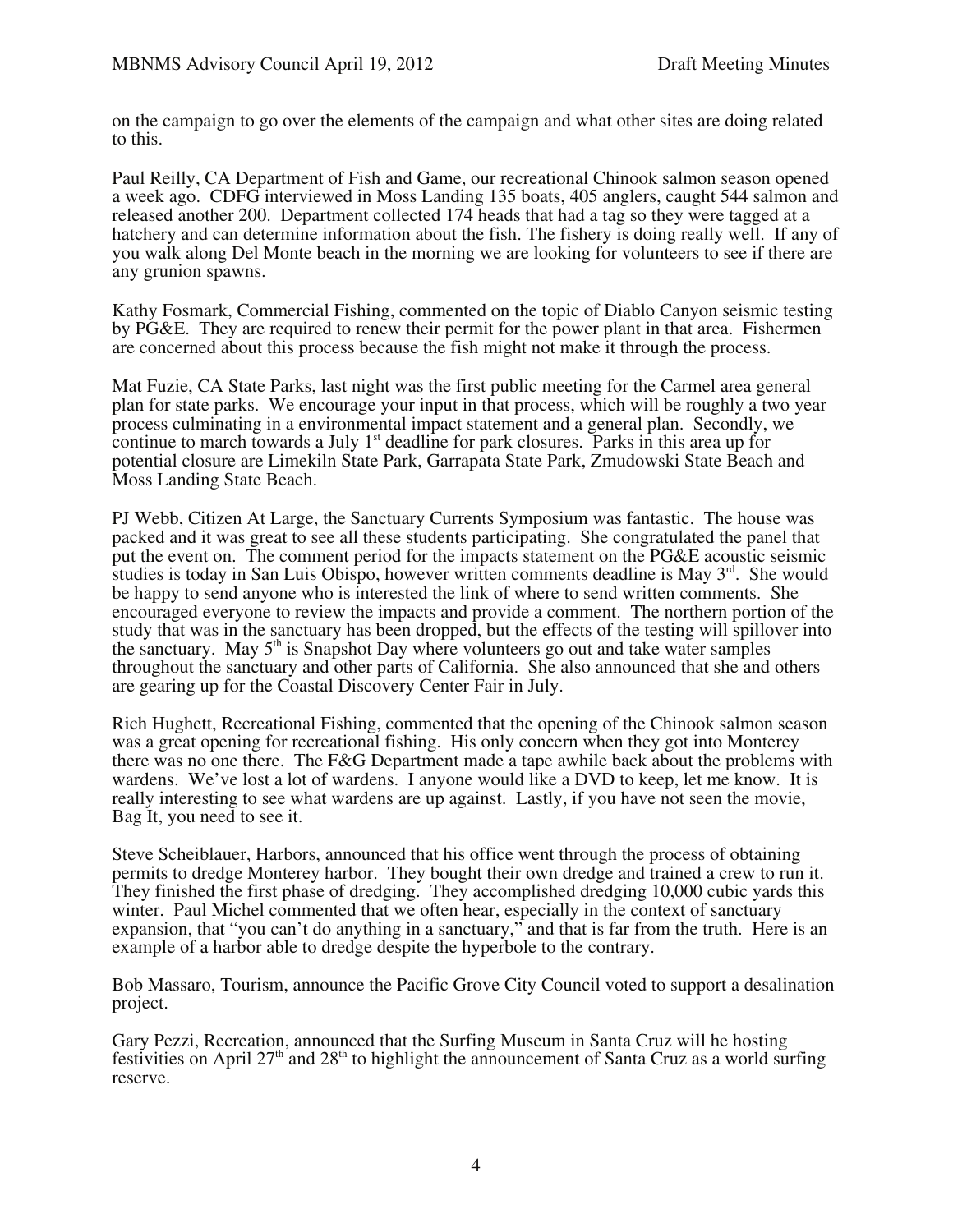Cynthia Walter, Business/Industry, announced that her restaurant, Passionfish, will be having their second fundraiser with Plastic Pollution Coalition on May 3<sup>rd</sup>. The guest speaker will be the Green Shiek. This fundraiser will bring awareness to plastics and how it affects our ocean environment.

Brian Nelson, Diving, announced that he and Nicole Capps, Advisory Council Coordinator, would be manning a MBNMS booth and providing presentations at the Dive Expo on May  $12<sup>th</sup>$ - $13<sup>th</sup>$  at the Santa Clara County Convention Center.

Cynthia Mathews, Citizen At Large, effort in Santa Cruz to support the designation of the site of the original O'Neill Surf Shop as a state historical point of interest.

Lauren Dockendorf, Conservation, announced that this coming weekend is Earth Day. Save Our Shores is celebrating with beach cleanups from 10 am– 12 am. She also announced that Santa Cruz County and Monterey County have passed their plastic bag bans that will go into effect later this year. PJ Webb stated that San Luis Obispo passed a plastic bag ban as well.

# **IV. SITE EVALUATION LIST (SEL) LETTER**

PJ Webb and Geoff Shester presented the letter they drafted regarding reactivation of the Site Evaluation List. After some discussion the advisory council agreed to make changes to the letter over lunch and bring the revised letter back for review after lunch.

#### Public Comment: (speaker cards)

Amanda Wallner, Sierra Club, supportive of sending letter and reactivating the list.

Jeremiah O'Brien, Morro Bay Commercial Fisherman's Organization, not in favor of bringing list back at this time and is in favor of removing Morro Bay from the list.

Eric Endersby, City of Morro Bay, City's opposition to SEL activation or sanctuary designation in SLO County waters.

Bill Blue, CCSGA, oppose reactivating SEL.

Rob Seitz, F/V South Bay, additional sanctuary is unnecessary. Could negatively impact my fishery. I am already fishing sustainably – 100% observer coverage, EFH's, RCA's MPA's.

Sarah Damron, Surfrider Foundation, Surfrider Foundation and 49 other national and local organizations, governments, and individuals across the U.S. support reactivation of the Site Evaluation List.

Tom Roff, taxpayer and Morro Bay fisherman, can we afford SEL?

Lori French, commercial fishing, job killer.

Bonnie VanHise, Representative Sam Farr's office, pro.

Advisory Council Member Discussion:

Advisory council member comments consisted of concerns over the budget for new sanctuaries and if the reactivation of the SEL meant that sanctuaries could be expanded.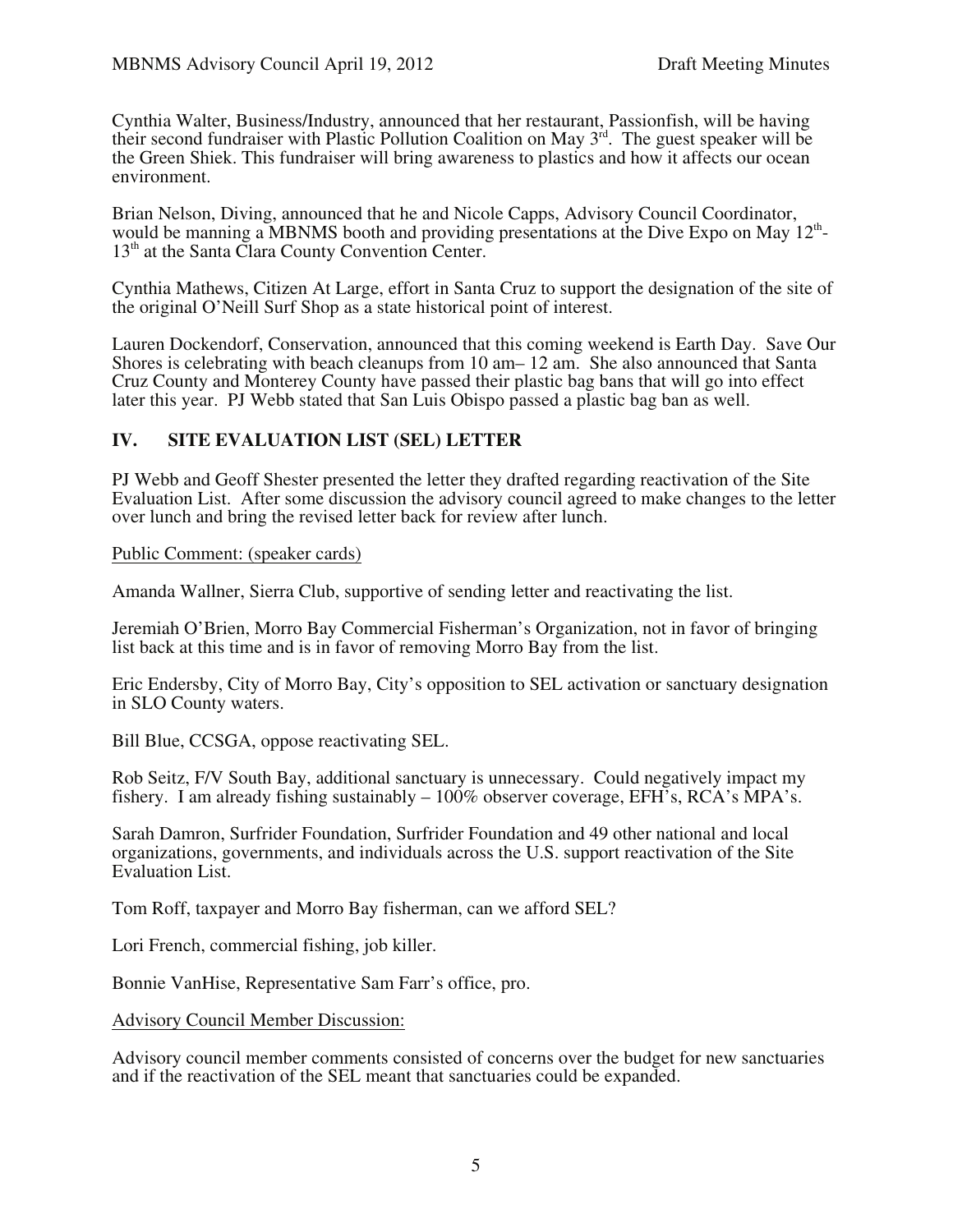Paul Michel clarified that sanctuaries could be expanded now and did not necessarily need reactivation of the SEL to happen before a sanctuary could expand. He also clarified that if the SEL was reactivated that the moratorium on new sites had to be lifted as well for new sanctuaries to be designated.

There were three motions to send this letter:

#### **1st MOTION: (Continued)**

To send the letter as presented to the advisory council by the drafters of the letter.

Introduced by PJ Webb; seconded by Geoff Shester (8 in favor, 6 opposed, 5 abstentions)

#### **2nd MOTION: (Passed)**

Redraft the letter over lunch, using Secretary John Laird's letter, and bring back to the advisory council just after lunch.

Introduced by Cynthia Matthews, seconded by Gary Pezzi (13 in favor, 2 opposed, 2 abstentions)

### **3rd MOTION: (Passed)**

To send the revised letter in support of reactivation of the SEL to Secretary of Commerce John Bryson, NOAA Administrator Dr. Jane Lubchenco, and ONMS Director Dan Basta.

Introduced by Paul Reilly; seconded by Gary Pezzi (Vote: 13 in favor, 2 opposed, 3 abstentions)

The approved letter and cover memo may be viewed at http://montereybay.noaa.gov/sac/sacact.html

# **V. LUNCH**

# **VI. FORAGE SPECIES**

Julie Thayer, Farallon Institute, provided an informational powerpoint presentation on the importance of forage fish species in the California current. Ms. Thayer's presentation may be viewed at http://montereybay.noaa.gov/sac/2012/120419/agenda.html

Geoff Shester, Conservation, provided an informational presentation on the Conservation Working Group's forage species white paper.

Public Comment: (speaker cards)

Nicholas Naccari, Long Marine Lab, handed out two letters 1) Forage Fish Management letter from Marine Biologist Hannah Nevins – Long Marine Lab and 2) letter from Molly Richardson with Native Animal Rescue.

Dave Hope, citizen, need for conservation.

Richard Parrish, retired NMFS, comparison of Lenfest data on California Current fisheries and elsewhere in the world.

Advisory Council Member Discussion: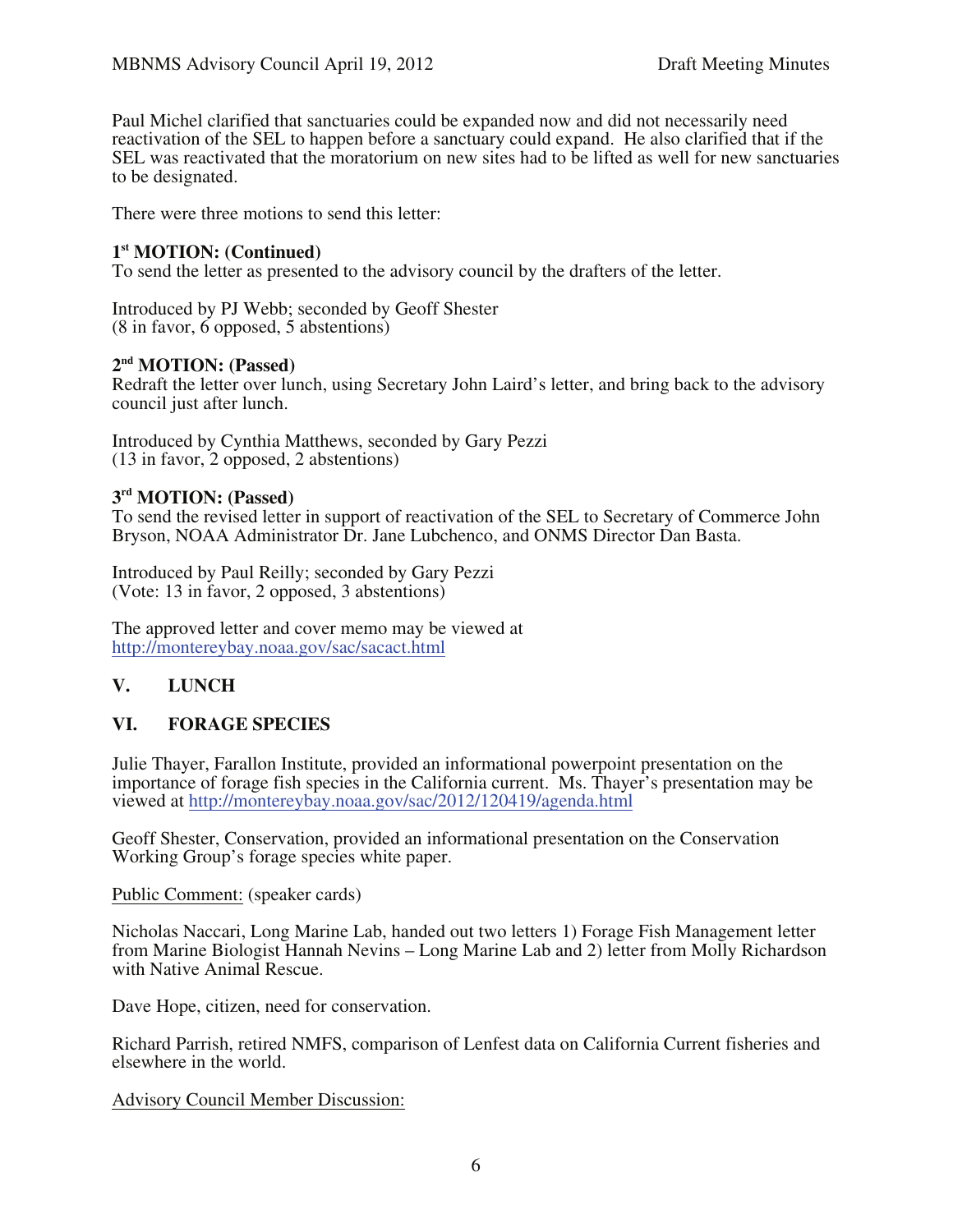Advisory council member comments consisted of cautions over the advisory council going down this path, caution over how the advisory council devotes its' resources towards fishing issues, and the encouragement to fishermen to establish a fishing working group.

# **VII. WORKING GROUP UPDATES**

### Conservation Working Group (CWG)

Geoff Shester requested the working group updates be moved directly after public comment in the morning.

Geoff handed out a statement to the advisory council covering topics from the last CWG meeting. The CWG is glad to see the forage fish species item on the advisory council agenda. At their last meeting the CWG covered the five-year review of Essential Fish Habitat by the Pacific Fishery Management Council. The CWG received an update from sanctuary staff regarding recent staff meetings with current participants in the bottom trawl fishery.

Advisory council members requested they receive all working group statements well in advance of advisory council meetings.

#### Sanctuary Education Panel (SEP)

Simona Bartl stated the SEP is still in the process of working on a survey for formal and informal educators to so the SEP can link with them and provide them with the best resources they can. The SEP has been rotating where they meet in Pacific Grove, the Sanctuary Exploration Center, and the Seymour Center. The next item on their agenda will be to look at storyboarding ideas for the Your Sanctuary TV series to see how the SEP can make that more relevant to give to educators. They will also discuss the High CO2 conference that will be held in Monterey, which Simona will send a link to the conference to advisory council members. The SEP is working on getting their agendas and minutes on the website.

#### Research Activities Panel (RAP)

Chris Harrold announced that the RAP held their last meeting at USGS in Santa Cruz. USGS has a lot of research programs and there is a California water science center. Their mission is for planning, use and management. The second program is the Biological Resources Division. The RAP received a brief update on Essential Fish Habitat and the gist of that was the Pacific Fishery Management Council deadline for review has been postponed and therefore the open house at the MBNMS was held on April  $10<sup>th</sup>$ . They had a presentation from Phil Levin on the Integrated Ecosystem Assessment. The premise is there is all this data on ecosystem structure and fishery status, which data rich but analysis poor. There is an effort to synthesize this data.

# **VIII. SAN FRANCISCO EXEMPTION AREA**

Maria Brown, Gulf of the Farallones National Marine Sanctuary (GFNMS) Superintendent, announced that the GFNMS looking at possibly including the San Francisco Exemption Area of the MBNMS into the sanctuary.

Advisory Council Member Discussion: